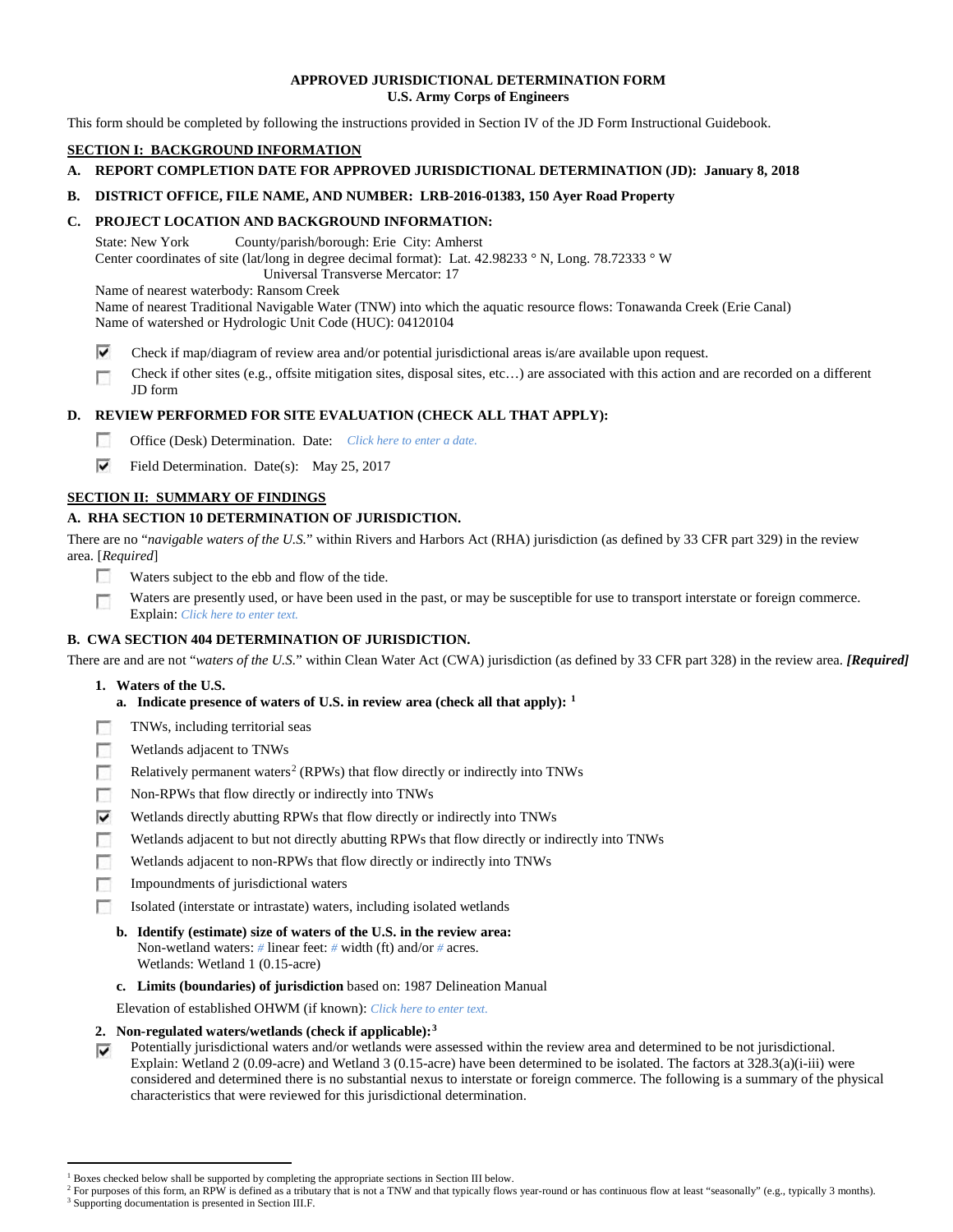The entire perimeter of each wetland was walked during the May 25, 2017, site visit. No surface water outlets were observed. Wetland 2 lies approximately 725 feet from the unnamed tributary to Ransom Creek and Wetland 3 is over 800 feet from the unnamed tributary, which is the nearest surface water conveyance. The elevation around the wetlands rises slightly in all directions, making the wetlands small depressions. It appears the main source of hydrology for this wetland is from precipitation and overland sheet flow from the immediate area. Due to such a small drainage area, it is unlikely that the wetlands receive sufficient surface water to overcome the distance to the nearest tributary or even to Wetland 1, which is more than 250 feet away. Therefore, the wetlands are unlikely to have a chemical nexus to a downstream TNW. The wetlands do not receive or maintain enough surface water of sufficient frequency, duration, or depth to sustain amphibian egg masses or aquatic insect larvae, for example. Therefore, the wetland's hydrological characteristics, combined with the distance between the wetland and the nearest conveyance, preclude the possibility of a biological nexus.

# **SECTION III: CWA ANALYSIS**

#### **A. TNWs AND WETLANDS ADJACENT TO TNWs**

**The agencies will assert jurisdiction over TNWs and wetlands adjacent to TNWs. If the aquatic resource is a TNW, complete Section III.A.1 and Section III.D.1. only; if the aquatic resource is a wetland adjacent to a TNW, complete Sections III.A.1 and 2 and Section III.D.1.; otherwise, see Section III.B below**.

#### **1. TNW**

Identify TNW: *Click here to enter text.*

Summarize rationale supporting determination: *Click here to enter text.*

# **2. Wetland adjacent to TNW**

Summarize rationale supporting conclusion that wetland is "adjacent": *Click here to enter text.*

## **B. CHARACTERISTICS OF TRIBUTARY (THAT IS NOT A TNW) AND ITS ADJACENT WETLANDS (IF ANY):**

**This section summarizes information regarding characteristics of the tributary and its adjacent wetlands, if any, and it helps determine whether or not the standards for jurisdiction established under Rapanos have been met.** 

**The agencies will assert jurisdiction over non-navigable tributaries of TNWs where the tributaries are "relatively permanent waters" (RPWs), i.e. tributaries that typically flow year-round or have continuous flow at least seasonally (e.g., typically 3 months). A wetland that directly abuts an RPW is also jurisdictional. If the aquatic resource is not a TNW, but has year-round (perennial) flow, skip to Section III.D.2. If the aquatic resource is a wetland directly abutting a tributary with perennial flow, skip to Section III.D.4.**

**A wetland that is adjacent to but that does not directly abut an RPW requires a significant nexus evaluation. Corps districts and EPA regions will include in the record any available information that documents the existence of a significant nexus between a relatively permanent tributary that is not perennial (and its adjacent wetlands if any) and a traditional navigable water, even though a significant nexus finding is not required as a matter of law.**

**If the waterbody[4](#page-1-0) is not an RPW, or a wetland directly abutting an RPW, a JD will require additional data to determine if the waterbody has a significant nexus with a TNW. If the tributary has adjacent wetlands, the significant nexus evaluation must consider the tributary in combination with all of its adjacent wetlands. This significant nexus evaluation that combines, for analytical purposes, the tributary and all of its adjacent wetlands is used whether the review area identified in the JD request is the tributary, or its adjacent wetlands, or both. If the JD covers a tributary with adjacent wetlands, complete Section III.B.1 for the tributary, Section III.B.2 for any onsite wetlands, and Section III.B.3 for all wetlands adjacent to that tributary, both onsite and offsite. The determination whether a significant nexus exists is determined in Section III.C below.**

#### **1. Characteristics of non-TNWs that flow directly or indirectly into TNW**

**(i) General Area Conditions:** Watershed size: 10 square miles Drainage area: 10 square miles

> Average annual rainfall: 40 inches Average annual snowfall: 76 inches

#### **(ii) Physical Characteristics:**

(a) Relationship with TNW:

- Tributary flows directly into TNW. m.
- $\triangledown$  Tributary flows through 2 tributaries before entering TNW.

Project waters are 5-10 river miles from TNW. Project waters are 1 (or less) river miles from RPW. Project waters are 5-10 aerial (straight) miles from TNW. Project waters are 5-10 aerial (straight) miles from RPW. Project waters cross or serve as state boundaries. Explain: *Click here to enter text.*

Identify flow route to TNW[5:](#page-1-1) unnamed seasonal RPW to Ransom Creek, to Tonawanda Creek Tributary stream order, if known: *Click here to enter text.*

(b) General Tributary Characteristics (check all that apply):

 <sup>4</sup> Note that the Instructional Guidebook contains additional information regarding swales, ditches, washes, and erosional features generally and in the arid West.

<span id="page-1-1"></span><span id="page-1-0"></span><sup>5</sup> Flow route can be described by identifying, e.g., tributary a, which flows through the review area, to flow into tributary b, which then flows into TNW.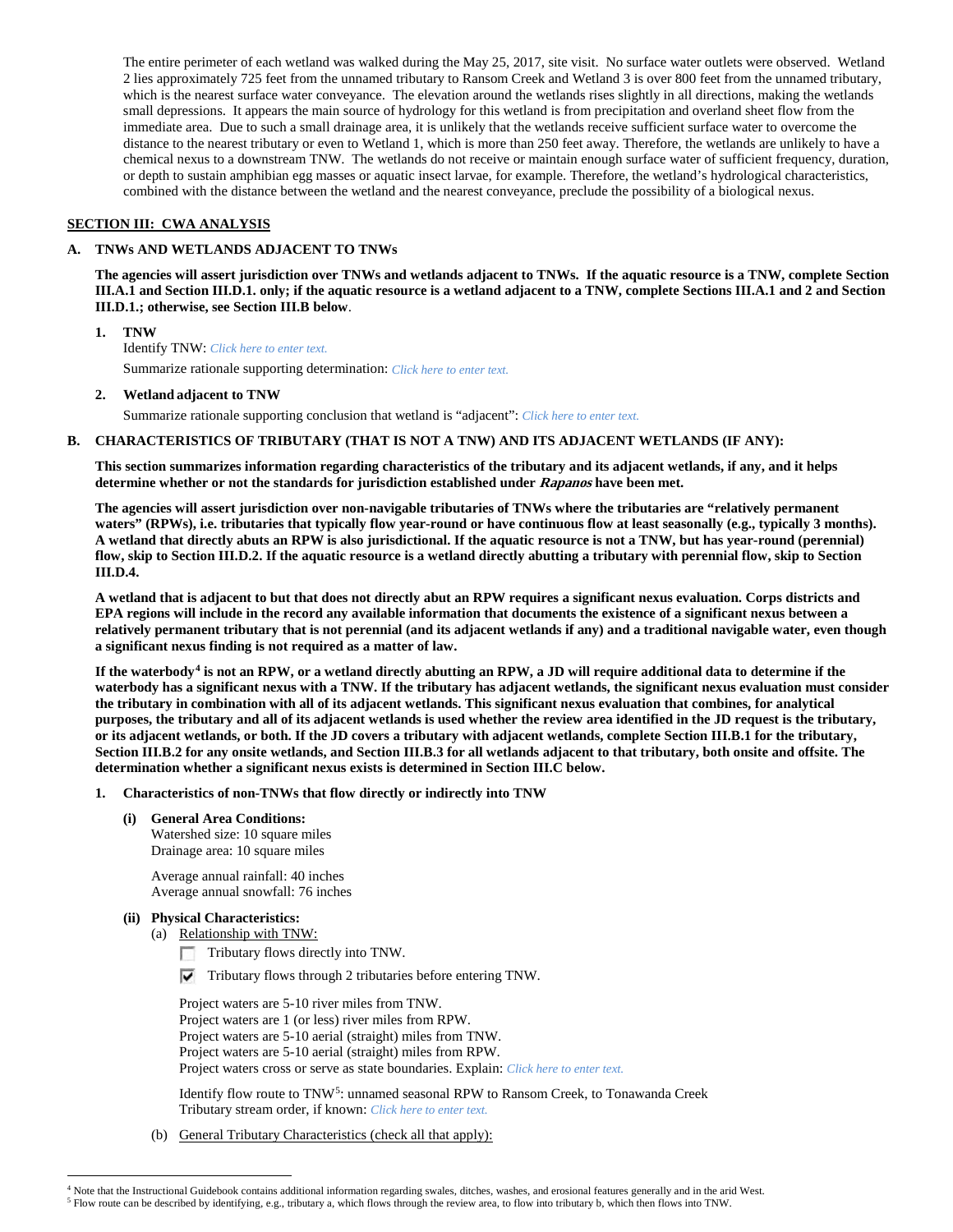|                                                                                                                                                                                                                                                   | <b>Tributary</b> is:                                                                                                                                                                                                                                                                                                             | Natural                                                                                                                                                                                          |                                                                                                                                                                                              |                          |  |                                                                     |                                                            |  |
|---------------------------------------------------------------------------------------------------------------------------------------------------------------------------------------------------------------------------------------------------|----------------------------------------------------------------------------------------------------------------------------------------------------------------------------------------------------------------------------------------------------------------------------------------------------------------------------------|--------------------------------------------------------------------------------------------------------------------------------------------------------------------------------------------------|----------------------------------------------------------------------------------------------------------------------------------------------------------------------------------------------|--------------------------|--|---------------------------------------------------------------------|------------------------------------------------------------|--|
|                                                                                                                                                                                                                                                   |                                                                                                                                                                                                                                                                                                                                  |                                                                                                                                                                                                  | Artificial (man-made). Explain: Click here to enter text.                                                                                                                                    |                          |  |                                                                     |                                                            |  |
|                                                                                                                                                                                                                                                   |                                                                                                                                                                                                                                                                                                                                  | ⊽                                                                                                                                                                                                | Manipulated (man-altered). Explain: The unnamed tributary is maintained as a ditch by the Town of                                                                                            |                          |  |                                                                     |                                                            |  |
| Amherst, but has more natural characteristics as is gets closer to Ransom Creek<br>Tributary properties with respect to top of bank (estimate):<br>Average width: 3 feet<br>Average depth: unknown<br>Average side slopes: Verticle (1:1 or less) |                                                                                                                                                                                                                                                                                                                                  |                                                                                                                                                                                                  |                                                                                                                                                                                              |                          |  |                                                                     |                                                            |  |
|                                                                                                                                                                                                                                                   | Primary tributary substrate composition (check all that apply):                                                                                                                                                                                                                                                                  |                                                                                                                                                                                                  |                                                                                                                                                                                              |                          |  |                                                                     |                                                            |  |
|                                                                                                                                                                                                                                                   | ⊽<br>Silts                                                                                                                                                                                                                                                                                                                       |                                                                                                                                                                                                  | Sands                                                                                                                                                                                        |                          |  | Concrete                                                            |                                                            |  |
|                                                                                                                                                                                                                                                   | Cobbles                                                                                                                                                                                                                                                                                                                          | L.                                                                                                                                                                                               | Gravel                                                                                                                                                                                       |                          |  | Muck                                                                |                                                            |  |
|                                                                                                                                                                                                                                                   | Bedrock                                                                                                                                                                                                                                                                                                                          | п                                                                                                                                                                                                | Vegetation. Type/% cover: Click here to enter text.                                                                                                                                          |                          |  |                                                                     |                                                            |  |
|                                                                                                                                                                                                                                                   | Other. Explain: Click here to enter text.<br>Tributary condition/stability [e.g., highly eroding, sloughing banks]. Explain: maintained as ditch<br>Presence of run/riffle/pool complexes. Explain: none, maintained as ditch<br>Tributary geometry: Relatively Straight<br>Tributary gradient (approximate average slope): 1-2% |                                                                                                                                                                                                  |                                                                                                                                                                                              |                          |  |                                                                     |                                                            |  |
|                                                                                                                                                                                                                                                   |                                                                                                                                                                                                                                                                                                                                  |                                                                                                                                                                                                  |                                                                                                                                                                                              |                          |  |                                                                     |                                                            |  |
| (c)                                                                                                                                                                                                                                               | Flow:<br>Tributary provides for: Seasonal Flow<br>Estimate average number of flow events in review area/year: Choose an item.<br>Describe flow regime: Click here to enter text.<br>Other information on duration and volume: Click here to enter text.                                                                          |                                                                                                                                                                                                  |                                                                                                                                                                                              |                          |  |                                                                     |                                                            |  |
| Surface flow is: Discrete and Confined Characteristics: The unnamed tributary as bed and bank features and carries water<br>most months during the growing season, as can be seen in aerial photos going back to 1995.                            |                                                                                                                                                                                                                                                                                                                                  |                                                                                                                                                                                                  |                                                                                                                                                                                              |                          |  |                                                                     |                                                            |  |
|                                                                                                                                                                                                                                                   | Subsurface flow: Unknown Explain findings: Click here to enter text.<br>Dye (or other) test performed: Click here to enter text.                                                                                                                                                                                                 |                                                                                                                                                                                                  |                                                                                                                                                                                              |                          |  |                                                                     |                                                            |  |
|                                                                                                                                                                                                                                                   | Tributary has (check all that apply):<br>$ \nabla $ Bed and banks<br>$\sim$<br>shelving                                                                                                                                                                                                                                          | changes in the character of soil                                                                                                                                                                 | $\triangleright$ OHWM <sup>6</sup> (check all indicators that apply):<br>$\vert \cdot \vert$ clear, natural line impressed on the bank $\vert \cdot \vert$ the presence of litter and debris | $\mathbb{R}$             |  | destruction of terrestrial vegetation<br>the presence of wrack line |                                                            |  |
|                                                                                                                                                                                                                                                   | <b>COL</b>                                                                                                                                                                                                                                                                                                                       |                                                                                                                                                                                                  | vegetation matted down, bent, or absent $\Box$                                                                                                                                               | sediment sorting         |  |                                                                     |                                                            |  |
|                                                                                                                                                                                                                                                   |                                                                                                                                                                                                                                                                                                                                  | leaf litter disturbed or washed away                                                                                                                                                             |                                                                                                                                                                                              | scour                    |  |                                                                     |                                                            |  |
|                                                                                                                                                                                                                                                   |                                                                                                                                                                                                                                                                                                                                  | sediment deposition                                                                                                                                                                              |                                                                                                                                                                                              | <b>COL</b>               |  | multiple observed or predicted flow events                          |                                                            |  |
|                                                                                                                                                                                                                                                   |                                                                                                                                                                                                                                                                                                                                  | water staining                                                                                                                                                                                   |                                                                                                                                                                                              | ⊽                        |  |                                                                     | abrupt change in plant community Click here to enter text. |  |
|                                                                                                                                                                                                                                                   | $\sim$                                                                                                                                                                                                                                                                                                                           | other (list): Click here to enter text.                                                                                                                                                          | Discontinuous OHWM. <sup>7</sup> Explain: Click here to enter text.                                                                                                                          |                          |  |                                                                     |                                                            |  |
|                                                                                                                                                                                                                                                   |                                                                                                                                                                                                                                                                                                                                  | If factors other than the OHWM were used to determine lateral extent of CWA jurisdiction (check all that apply):<br>High Tide Line indicated by:<br>Mean High Water Mark indicated by:<br>$\sim$ |                                                                                                                                                                                              |                          |  |                                                                     |                                                            |  |
|                                                                                                                                                                                                                                                   |                                                                                                                                                                                                                                                                                                                                  | oil or scum line along shore objects                                                                                                                                                             |                                                                                                                                                                                              |                          |  | survey to available datum;                                          |                                                            |  |
|                                                                                                                                                                                                                                                   |                                                                                                                                                                                                                                                                                                                                  |                                                                                                                                                                                                  | fine shell or debris deposits (foreshore)                                                                                                                                                    | physical markings;<br>L. |  |                                                                     |                                                            |  |
|                                                                                                                                                                                                                                                   |                                                                                                                                                                                                                                                                                                                                  | physical markings/characteristics<br>tidal gauges                                                                                                                                                |                                                                                                                                                                                              |                          |  | vegetation lines/changes in vegetation types.                       |                                                            |  |
|                                                                                                                                                                                                                                                   | U                                                                                                                                                                                                                                                                                                                                | other (list): Click here to enter text.                                                                                                                                                          |                                                                                                                                                                                              |                          |  |                                                                     |                                                            |  |

# **(iii) Chemical Characteristics:**

Characterize tributary (e.g., water color is clear, discolored, oily film; water quality; general watershed characteristics, etc.). Explain: Surface water was clear at the time of the site visit.

Identify specific pollutants, if known: Unknown, but its likely introduction of pollutants common to a tributary that drains a suburban watershed has occurred, such as road salts and oils and residential lawn chemicals and fertilizers.

<span id="page-2-1"></span><span id="page-2-0"></span> <sup>6</sup> <sup>6</sup>A natural or man-made discontinuity in the OHWM does not necessarily sever jurisdiction (e.g., where the stream temporarily flows underground, or where the OHWM has been removed by development or agricultural practices). Where there is a break in the OHWM that is unrelated to the waterbody's flow regime (e.g., flow over a rock outcrop or through a culvert), the agencies will look for indicators of flow above and below the break. 7 Ibid.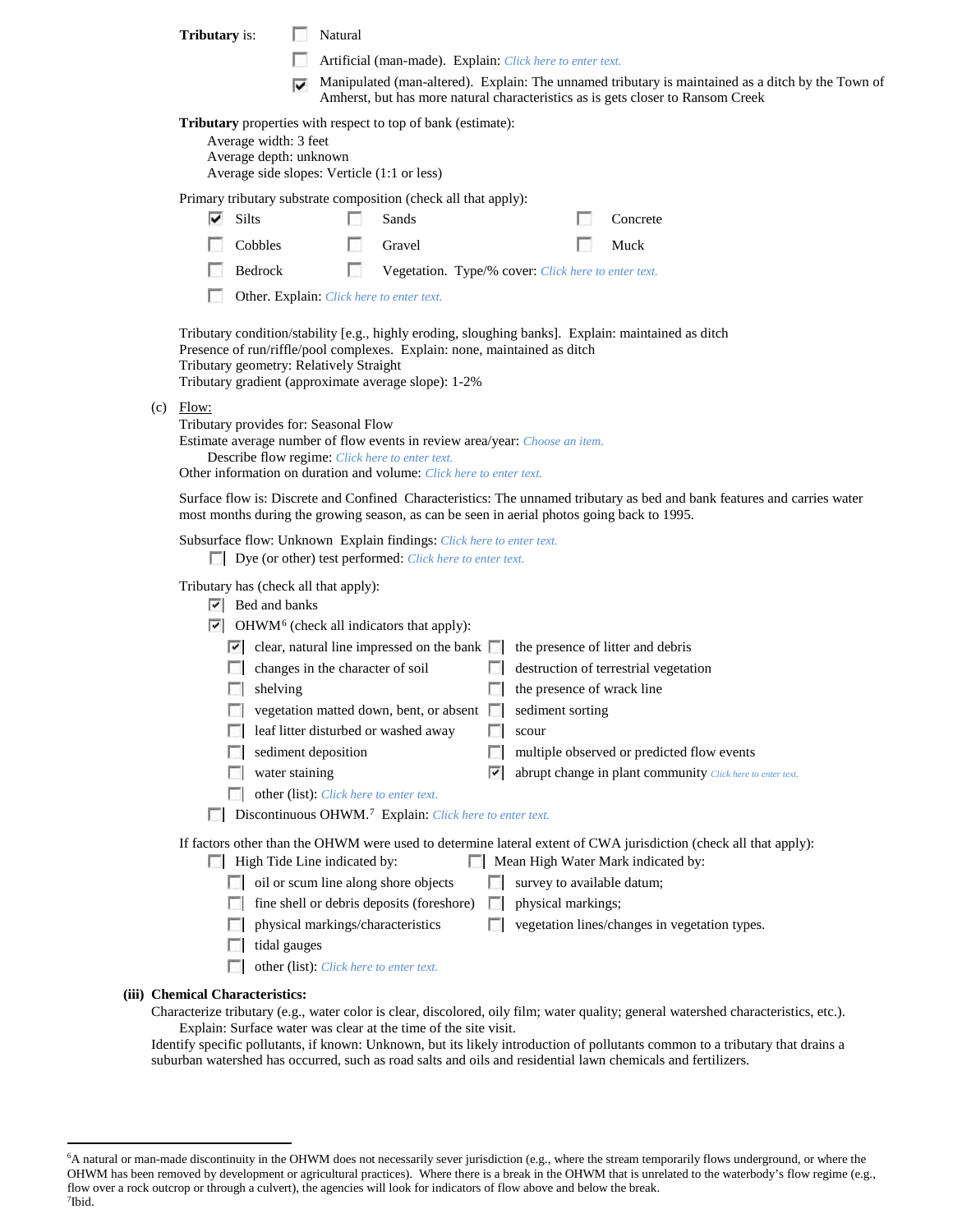#### **(iv) Biological Characteristics. Channel supports (check all that apply):**

- $\nabla$  Riparian corridor. Characteristics (type, average width): forested, varies from a few feet by the road to larger forested areas along the east side of the tributary
	- Wetland fringe. Characteristics: *Click here to enter text.*
	- $\overline{\triangledown}$  Habitat for:
		- Federally Listed species. Explain findings: northern long-eared bat
		- Fish/spawn areas. Explain findings: *Click here to enter text.* n
		- $\sim$ Other environmentally-sensitive species. Explain findings: *Click here to enter text.*
		- Aquatic/wildlife diversity. Explain findings: common amphibians, birds, and other small wildlife was observed

## **2. Characteristics of wetlands adjacent to non-TNW that flow directly or indirectly into TNW**

#### **(i) Physical Characteristics:**

- (a) General Wetland Characteristics:
	- Properties:
		- Wetland size: 0.15-acre
		- Wetland type. Explain: palustrine forested

Wetland quality. Explain: As part of a larger forested wetland that extends off-site, the wetland contributes the wetland functions and services typical of forested wetlands in the area, such as habitat ( having little to no invasive species), ground water recharge, flood storage, etc.

Project wetlands cross or serve as state boundaries. Explain: N/A

(b) General Flow Relationship with Non-TNW:

Flow is: Perennial Flow Explain: Flow is at least seasonal, with water visible most months during the growing season in aerial photos going back to 1995.

Surface flow is: Discrete and Confined

Characteristics: Wetland 1 is part of a larger wetland that is contiguous and directly touching the unnamed tributary.

Subsurface flow: Unknown Explain findings: *Click here to enter text.* Dye (or other) test performed: *Click here to enter text.*

(c) Wetland Adjacency Determination with Non-TNW:

- $\triangledown$  Directly abutting
- Not directly abutting
	- Discrete wetland hydrologic connection. Explain: *Click here to enter text.*
	- $\sim$ Ecological connection. Explain: *Click here to enter text.*
	- $\overline{a}$ Separated by berm/barrier. Explain: *Click here to enter text.*
- (d) Proximity (Relationship) to TNW

Project wetlands are 5-10 river miles from TNW. Project waters are 5-10 aerial (straight) miles from TNW. Flow is from: Wetland to Navigable Waters Estimate approximate location of wetland as within the 2-year or less floodplain.

#### **(ii) Chemical Characteristics:**

Characterize wetland system (e.g., water color is clear, brown, oil film on surface; water quality; general watershed characteristics; etc.). Explain: Surface water was clear at time of site visit.

Identify specific pollutants, if known: Unknown, but its likely introduction of pollutants common to a tributary that drains a suburban watershed has occurred, such as road salts and oils and residential lawn chemicals and fertilizers.

# **(iii) Biological Characteristics. Wetland supports (check all that apply):**

- Riparian buffer. Characteristics (type, average width): *Click here to enter text.*
- $\triangledown$  Vegetation type/percent cover. Explain: forested wetland
- $\overline{\triangledown}$  Habitat for:
	- Federally Listed species. Explain findings: northern long-eared bat
	- Fish/spawn areas. Explain findings: *Click here to enter text.*
	- Other environmentally-sensitive species. Explain findings: *Click here to enter text.*
	- Aquatic/wildlife diversity. Explain findings: common amphibians, birds, and other small wildlife was observed

# **3. Characteristics of all wetlands adjacent to the tributary (if any)**

All wetland(s) being considered in the cumulative analysis: 3

Approximately (40) acres in total are being considered in the cumulative analysis, including the wetland in the review area (which is part of the 27 acre NWI mapped wetland and 2 other wetlands along the relevant reach.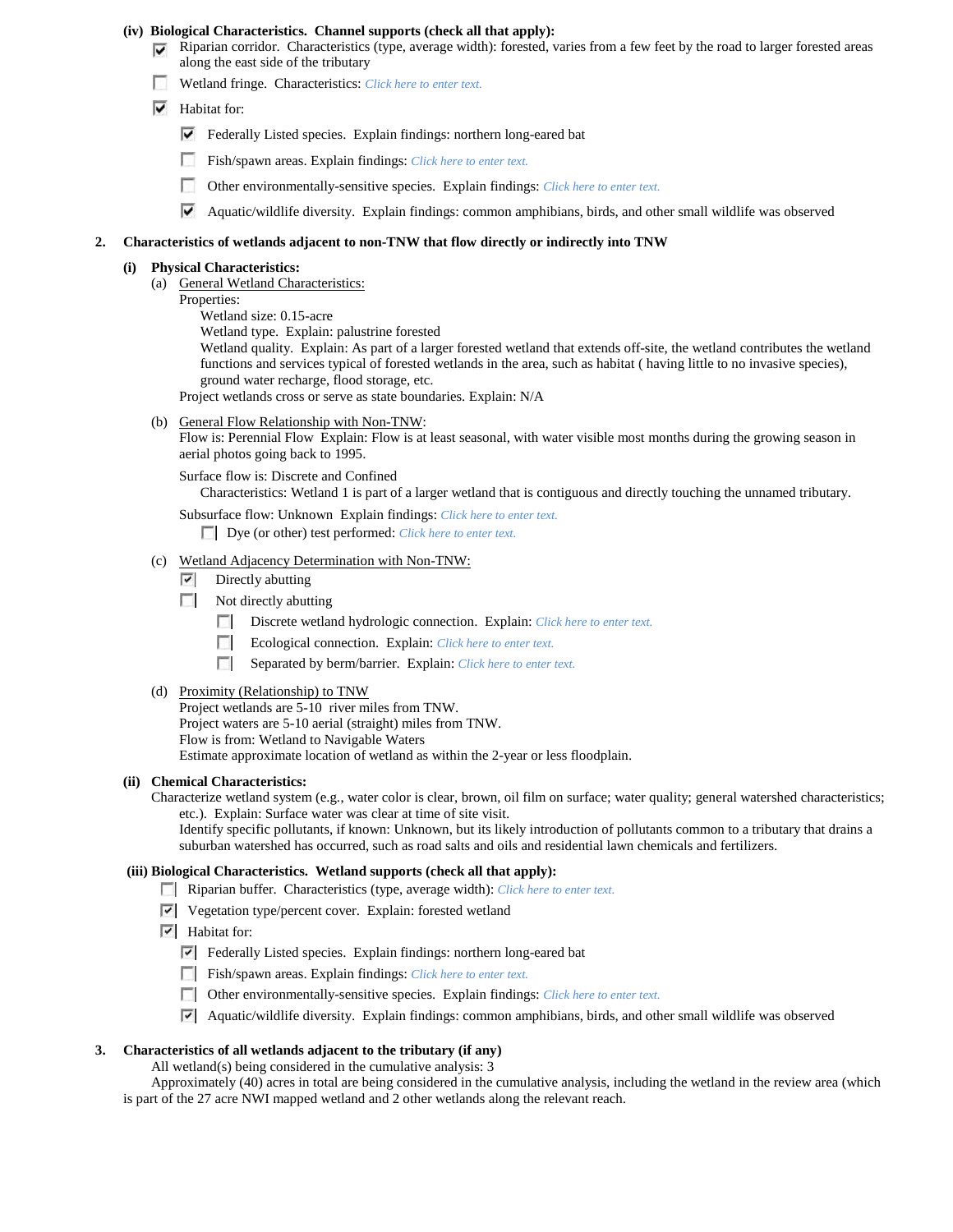For each wetland, specify the following:

| Directly abuts? $(Y/N)$ | Size (in acres) | Directly abuts? $(Y/N)$ | Size (in acres) |
|-------------------------|-----------------|-------------------------|-----------------|
| Yes                     |                 | Y/N                     |                 |
| No                      |                 | Y/N                     |                 |
| Yes                     |                 | Y/N                     |                 |
| Y/N                     |                 | Y / N                   |                 |

Summarize overall biological, chemical and physical functions being performed: These headwater wetlands serve as a primary collector and processor of organic matter for downstream waters. The May site visit showed the wetland in an inundated condition, slowly releasing water to its drainages. The wetlands moderate downstream flows and likely have the capacity to recharge local groundwater. Flood attenuation /runoff storage, pollutant trapping/water quality, removal of suspended solids, dissolved solids, toxins and treatment of nitrogen and phosphorus, functions are considered to be moderate. Wildlife habitat functions are considered to be moderate to high.

# **C. SIGNIFICANT NEXUS DETERMINATION**

**A significant nexus analysis will assess the flow characteristics and functions of the tributary itself and the functions performed by any wetlands adjacent to the tributary to determine if they significantly affect the chemical, physical, and biological integrity of a TNW. For each of the following situations, a significant nexus exists if the tributary, in combination with all of its adjacent wetlands, has more than a speculative or insubstantial effect on the chemical, physical and/or biological integrity of a TNW. Considerations when evaluating significant nexus include, but are not limited to the volume, duration, and frequency of the flow of water in the tributary and its proximity to a TNW, and the functions performed by the tributary and all its adjacent wetlands. It is not appropriate to determine significant nexus based solely on any specific threshold of distance (e.g. between a tributary and its adjacent wetland or between a tributary and the TNW). Similarly, the fact an adjacent wetland lies within or outside of a floodplain is not solely determinative of significant nexus.** 

#### **Draw connections between the features documented and the effects on the TNW, as identified in the** *Rapanos* **Guidance and discussed in the Instructional Guidebook. Factors to consider include, for example:**

- Does the tributary, in combination with its adjacent wetlands (if any), have the capacity to carry pollutants or flood waters to TNWs, or to reduce the amount of pollutants or flood waters reaching a TNW?
- Does the tributary, in combination with its adjacent wetlands (if any), provide habitat and lifecycle support functions for fish and other species, such as feeding, nesting, spawning, or rearing young for species that are present in the TNW?
- Does the tributary, in combination with its adjacent wetlands (if any), have the capacity to transfer nutrients and organic carbon that support downstream foodwebs?
- Does the tributary, in combination with its adjacent wetlands (if any), have other relationships to the physical, chemical, or biological integrity of the TNW?

# *Note: the above list of considerations is not inclusive and other functions observed or known to occur should be documented below:*

- **1. Significant nexus findings for non-RPW that has no adjacent wetlands and flows directly or indirectly into TNWs.** Explain findings of presence or absence of significant nexus below, based on the tributary itself, then go to Section III.D: *Click here to enter text.*
- **2. Significant nexus findings for non-RPW and its adjacent wetlands, where the non-RPW flows directly or indirectly into TNWs.**  Explain findings of presence or absence of significant nexus below, based on the tributary in combination with all of its adjacent wetlands, then go to Section III.D: *Click here to enter text.*
- **3. Significant nexus findings for wetlands adjacent to an RPW but that do not directly abut the RPW.** Explain findings of presence or absence of significant nexus below, based on the tributary in combination with all of its adjacent wetlands, then go to Section III.D: *Click here to enter text.*

# **D. DETERMINATIONS OF JURISDICTIONAL FINDINGS. THE SUBJECT WATERS/WETLANDS ARE (CHECK ALL THAT APPLY):**

- **1. TNWs and Adjacent Wetlands.** Check all that apply and provide size estimates in review area:
	- TNWs: *#* linear feet *#* width (ft), Or, *#* acres.
	- **Wetlands adjacent to TNWs: # acres.**

# **2. RPWs that flow directly or indirectly into TNWs.**

- Tributaries of TNWs where tributaries typically flow year-round are jurisdictional. Provide data and rationale indicating that tributary is perennial: *Click here to enter text.*.
- Tributaries of TNW where tributaries have continuous flow "seasonally" (e.g., typically three months each year) are jurisdictional. Data supporting this conclusion is provided at Section III.B. Provide rationale indicating that tributary flows seasonally:

Provide estimates for jurisdictional waters in the review area (check all that apply):

- **Tributary waters:** # linear feet # width (ft).
- Other non-wetland waters: *#* acres.

Identify type(s) of waters: *Click here to enter text.*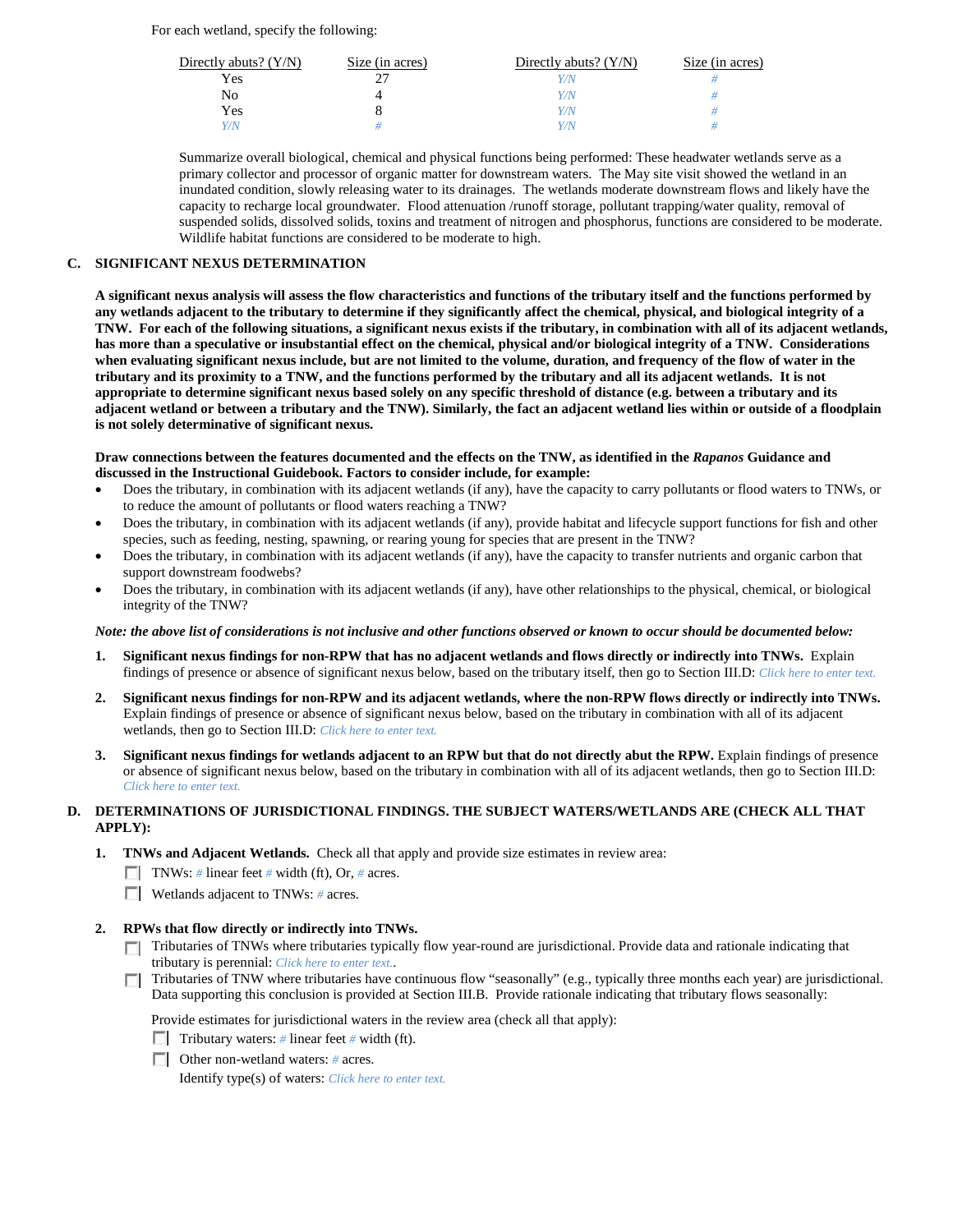# **3. Non-RPWs[8](#page-5-0) that flow directly or indirectly into TNWs.**

 $\Box$  Waterbody that is not a TNW or an RPW, but flows directly or indirectly into a TNW, and it has a significant nexus with a TNW is jurisdictional. Data supporting this conclusion is provided at Section III.C.

Provide estimates for jurisdictional waters within the review area (check all that apply):

- **Tributary waters:** # linear feet # width (ft).
- Other non-wetland waters: # acres. Identify type(s) of waters: *Click here to enter text.*

## **4. Wetlands directly abutting an RPW that flow directly or indirectly into TNWs.**

- Wetlands directly abut RPW and thus are jurisdictional as adjacent wetlands.
	- Wetlands directly abutting an RPW where tributaries typically flow year-round. Provide data and rationale  $\Box$ indicating that tributary is perennial in Section III.D.2, above. Provide rationale indicating that wetland is directly abutting an RPW: *Click here to enter text.*
	- Wetlands directly abutting an RPW where tributaries typically flow "seasonally." Provide data indicating that tributary is seasonal in Section III.B and rationale in Section III.D.2, above. Provide rationale indicating that wetland is directly abutting an RPW: The unnamed tributary is shown as a blue line on the USGS topo maps, has bed and bank features and an OHWM, surface water can be seen in aerial photos most months during the growing seasons going back to 1995.

Provide acreage estimates for jurisdictional wetlands in the review area: Wetland 1 (0.15-acre).

#### **5. Wetlands adjacent to but not directly abutting an RPW that flow directly or indirectly into TNWs.**

Wetlands that do not directly abut an RPW, but when considered in combination with the tributary to which they are  $\mathcal{L}$ adjacent and with similarly situated adjacent wetlands, have a significant nexus with a TNW are jurisidictional. Data supporting this conclusion is provided at Section III.C.

Provide acreage estimates for jurisdictional wetlands in the review area: *#* acres.

#### **6. Wetlands adjacent to non-RPWs that flow directly or indirectly into TNWs.**

Wetlands adjacent to such waters, and have when considered in combination with the tributary to which they are adjacent **The Company** and with similarly situated adjacent wetlands, have a significant nexus with a TNW are jurisdictional. Data supporting this conclusion is provided at Section III.C.

Provide estimates for jurisdictional wetlands in the review area: *#* acres.

# **7. Impoundments of jurisdictional waters. [9](#page-5-1)**

As a general rule, the impoundment of a jurisdictional tributary remains jurisdictional.

- Demonstrate that impoundment was created from "waters of the U.S.," or
- п Demonstrate that water meets the criteria for one of the categories presented above (1-6), or
- Demonstrate that water is isolated with a nexus to commerce (see E below).

#### **E. ISOLATED [INTERSTATE OR INTRA-STATE] WATERS, INCLUDING ISOLATED WETLANDS, THE USE, DEGRADATION OR DESTRUCTION OF WHICH COULD AFFECT INTERSTATE COMMERCE, INCLUDING ANY SUCH WATERS (CHECK ALL THAT APPLY):[10](#page-5-2)**

- which are or could be used by interstate or foreign travelers for recreational or other purposes.
- from which fish or shellfish are or could be taken and sold in interstate or foreign commerce.
- which are or could be used for industrial purposes by industries in interstate commerce.
- Interstate isolated waters.Explain: *Click here to enter text.*
- Other factors.Explain: *Click here to enter text.*

#### **Identify water body and summarize rationale supporting determination:** *Click here to enter text.*

Provide estimates for jurisdictional waters in the review area (check all that apply):

- Tributary waters: # linear feet # width (ft).
- Other non-wetland waters: *#* acres.

Identify type(s) of waters: *Click here to enter text.*

Wetlands: # acres.

 $\frac{1}{8}$ See Footnote # 3.

<span id="page-5-0"></span><sup>&</sup>lt;sup>9</sup> To complete the analysis refer to the key in Section III.D.6 of the Instructional Guidebook.

<span id="page-5-2"></span><span id="page-5-1"></span><sup>&</sup>lt;sup>10</sup> Prior to asserting or declining CWA jurisdiction based solely on this category, Corps Districts will elevate the action to Corps and EPA HQ for review consistent with the process described in the Corps/EPA *Memorandum Regarding CWA Act Jurisdiction Following Rapanos.*